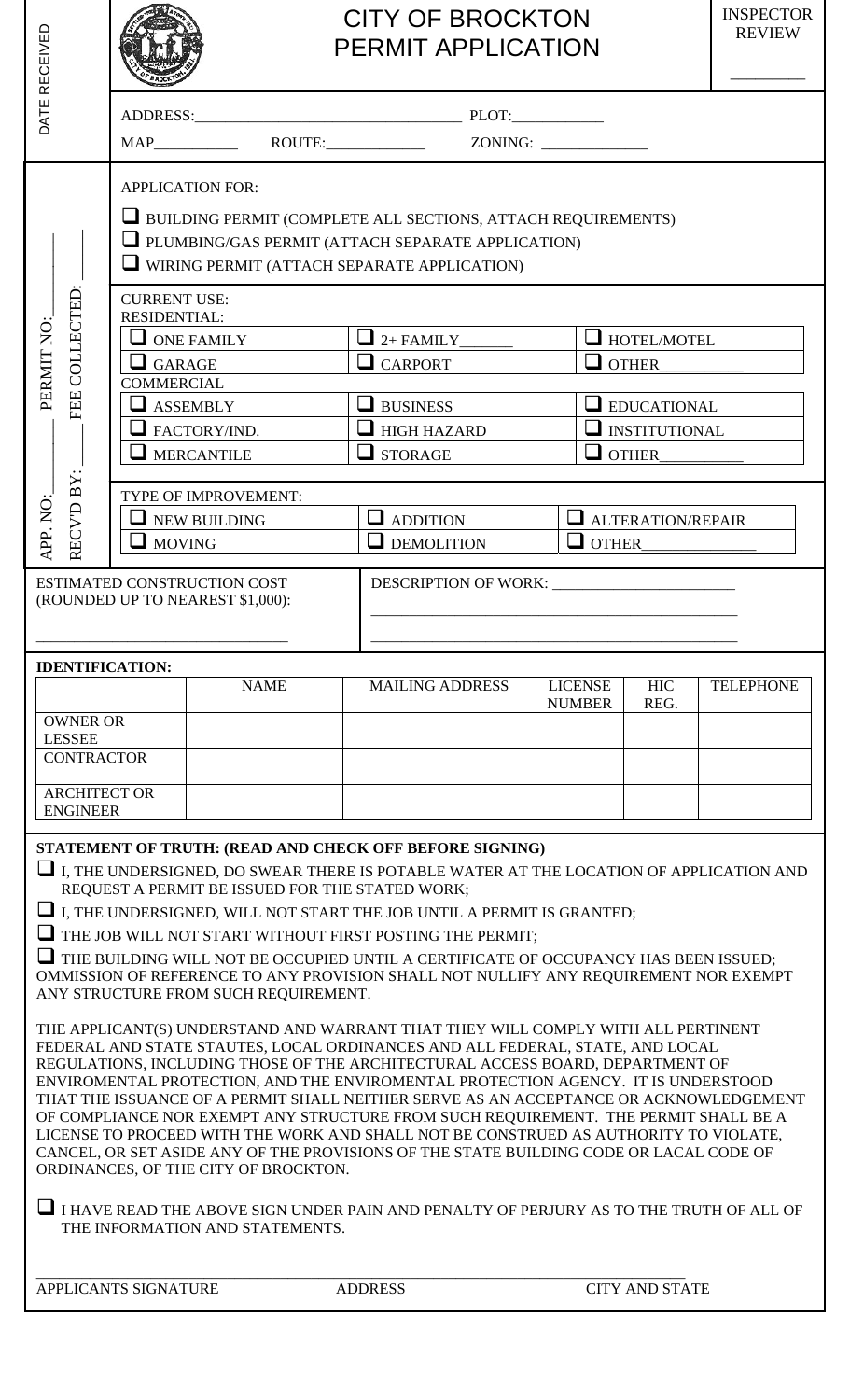| <b>CONSTRUCTION TYPE</b>              | DOES BUILDING CONTAIN ASBESTOS?                                                                                                                                                                                                                                                                                                                                                                                                              | <b>SPRINKLERS</b> |
|---------------------------------------|----------------------------------------------------------------------------------------------------------------------------------------------------------------------------------------------------------------------------------------------------------------------------------------------------------------------------------------------------------------------------------------------------------------------------------------------|-------------------|
| $\Box$ WOOD FRAME                     | $\Box$ YES                                                                                                                                                                                                                                                                                                                                                                                                                                   | $\Box$ YES        |
| $\Box$ MASONRY                        | $\square$ NO                                                                                                                                                                                                                                                                                                                                                                                                                                 | $\Box$ NO         |
| $\Box$ STEEL                          | $\square$ UNKNOWN                                                                                                                                                                                                                                                                                                                                                                                                                            | A/C<br>$\Box$ YES |
| $\Box$ CONCRETE                       |                                                                                                                                                                                                                                                                                                                                                                                                                                              | $\Box$ NO         |
| $\Box$ OTHER                          |                                                                                                                                                                                                                                                                                                                                                                                                                                              |                   |
| <b>CONSTRUCTION DEBRIS DISPOSAL:</b>  |                                                                                                                                                                                                                                                                                                                                                                                                                                              |                   |
|                                       | IN ACCORDANCE WITH PROVISIONS OF MASSACHUSETTS GENERAL LAW C40, S54, DEBRIS RESULTING<br>FROM THIS WORK SHALL BE DISPOSED OF IN A PROPERLY LICENSED SOLID WASTE DISPOSAL FACILITY<br>AS DEFINED BY MASSACHUSETTS GENERAL LAW C111, 2150A)                                                                                                                                                                                                    |                   |
|                                       | <b>LOCATION OF FACILITY</b>                                                                                                                                                                                                                                                                                                                                                                                                                  |                   |
| <b>BUILDING COMMISSIONERS REVIEW:</b> |                                                                                                                                                                                                                                                                                                                                                                                                                                              |                   |
| $\Box$ APPROVED                       |                                                                                                                                                                                                                                                                                                                                                                                                                                              |                   |
|                                       |                                                                                                                                                                                                                                                                                                                                                                                                                                              |                   |
|                                       |                                                                                                                                                                                                                                                                                                                                                                                                                                              |                   |
|                                       |                                                                                                                                                                                                                                                                                                                                                                                                                                              |                   |
|                                       |                                                                                                                                                                                                                                                                                                                                                                                                                                              |                   |
|                                       |                                                                                                                                                                                                                                                                                                                                                                                                                                              |                   |
|                                       | HOME IMPROVEMENT CONTRACTOR LAW AFFIDAVIT: (RESIDENTIAL USE ONLY)                                                                                                                                                                                                                                                                                                                                                                            |                   |
| OTHER REQUIREMENTS.                   | MGL C142A REQUIRES THAT THE "RECONSTRUCTION, ALTERATION, RENOVATION, REPAIR,<br>MODERNIZATION, CONVERSION, IMPROVEMENT, REMOVAL, DEMOLITION, OR CONSTRUCTION OF AN<br>ADDITION TO ANY PRE-EXISTING OWNER-OCCUPIED BUILDING CONTAINING AT LEAST ONE BUT NOT<br>MORE THAN FOUR DWELLING UNITS OR TO STRUCTURES WHICH ARE ADJACENT TO SUCH RESIDENCE<br>OF BUILDING: BE CONDUCTED BY REGISTERED CONTACTORS, WITH CERTAIN EXCEPTIONS, ALONG WITH |                   |
|                                       | I HEREBY CERTIFY THAT: REGISTRATION IS NOT REQUIRED FOR THE FOLLOWING REASON(S):                                                                                                                                                                                                                                                                                                                                                             |                   |
|                                       | WORK EXCLUDED BY LAW _______ JOB UNDER \$1,000 _______ BUILDING NOT OWNER-OCCUPIED                                                                                                                                                                                                                                                                                                                                                           |                   |
|                                       | ____ OWNER OBTAINING OWN PERMIT _____ OTHER REASON _____________________________                                                                                                                                                                                                                                                                                                                                                             |                   |
|                                       | NOTICE IS HEREBY GIVEN THAT: OWNERS OBTAINING THEIR OWN PERMIT OR EMPLOYING<br>UNREGISTERED CONTRACTORS FOR APPLICABLE HOME IMPROVEMENT WORK DO NOT HAVE ACCESS TO<br>THE ARBITRATION PROGRAM OR GUARANTY FUND UNDER MGL C142A.                                                                                                                                                                                                              |                   |
|                                       |                                                                                                                                                                                                                                                                                                                                                                                                                                              |                   |
| PROPERTY:                             | NOTWITHSTANDING THE ABOVE NOTICE, I HEREBY APPLY FOR A PERMIT AS THE OWNER OF THE ABOVE                                                                                                                                                                                                                                                                                                                                                      |                   |
| <b>RAZING OF BUILDINGS:</b>           |                                                                                                                                                                                                                                                                                                                                                                                                                                              |                   |
|                                       | CONTRACTOR MUST NOTIFY & HAVE SIGN-OFFS FROM ALL UTILITY COMPAINES FOR SERVICE<br>TERMINATION (UTILITIES MUST BE TERMINATED AT THE SIDEWALK)                                                                                                                                                                                                                                                                                                 |                   |
|                                       | ALL ITEMS BELOW MUST HAVE AUTHORIZED SIGNATURES WITH TITLES & BE RETURNED TO THE<br>BUILDING DEPARTMENT BEFORE AUTHORIZATION WILL BE GIVEN FOR DEMOLITION:                                                                                                                                                                                                                                                                                   |                   |
| <b>GAS COMPANY:</b>                   |                                                                                                                                                                                                                                                                                                                                                                                                                                              |                   |
| ELECTRIC COMPANY:                     |                                                                                                                                                                                                                                                                                                                                                                                                                                              |                   |
| TELEPHONE COMPANY:                    |                                                                                                                                                                                                                                                                                                                                                                                                                                              |                   |
| <b>WATER DEPARTMENT:</b>              |                                                                                                                                                                                                                                                                                                                                                                                                                                              |                   |
| <b>SEWER DEPARTMENT:</b>              |                                                                                                                                                                                                                                                                                                                                                                                                                                              |                   |
| <b>BOARD OF HEALTH:</b>               |                                                                                                                                                                                                                                                                                                                                                                                                                                              |                   |
| <b>POLICE DEPARTMENT:</b>             |                                                                                                                                                                                                                                                                                                                                                                                                                                              |                   |
| FIRE DEPARTMENT:                      |                                                                                                                                                                                                                                                                                                                                                                                                                                              |                   |
|                                       |                                                                                                                                                                                                                                                                                                                                                                                                                                              |                   |
|                                       | *CERTIFICATE OF EXTERMINATION MUST BE GIVEN TO BOARD OF HEALTH (5) DAYS PRIOR TO                                                                                                                                                                                                                                                                                                                                                             |                   |
| DEMOLITION*                           |                                                                                                                                                                                                                                                                                                                                                                                                                                              |                   |
|                                       |                                                                                                                                                                                                                                                                                                                                                                                                                                              |                   |